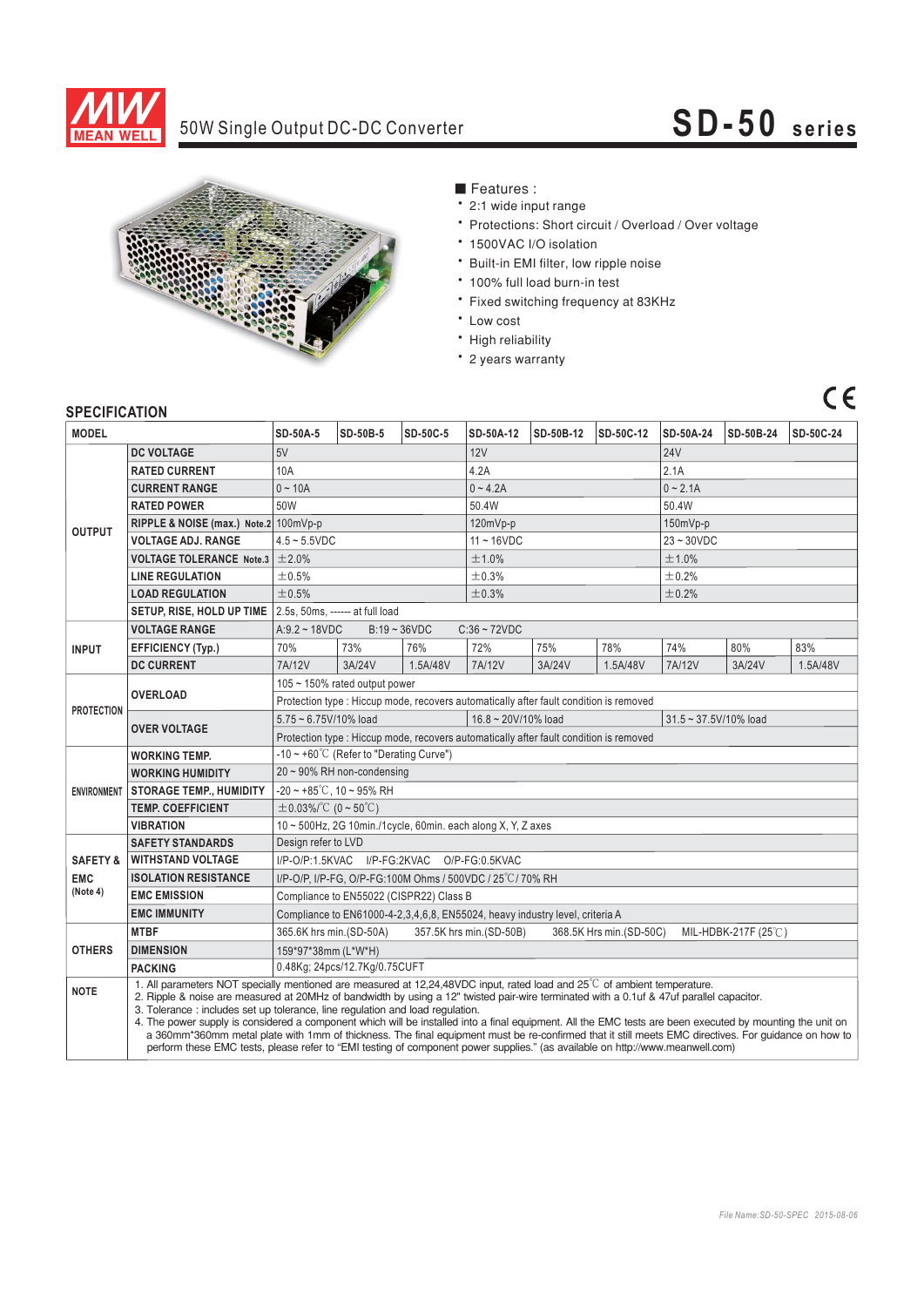

# 50W Single Output DC-DC Converter **SD-50 series**